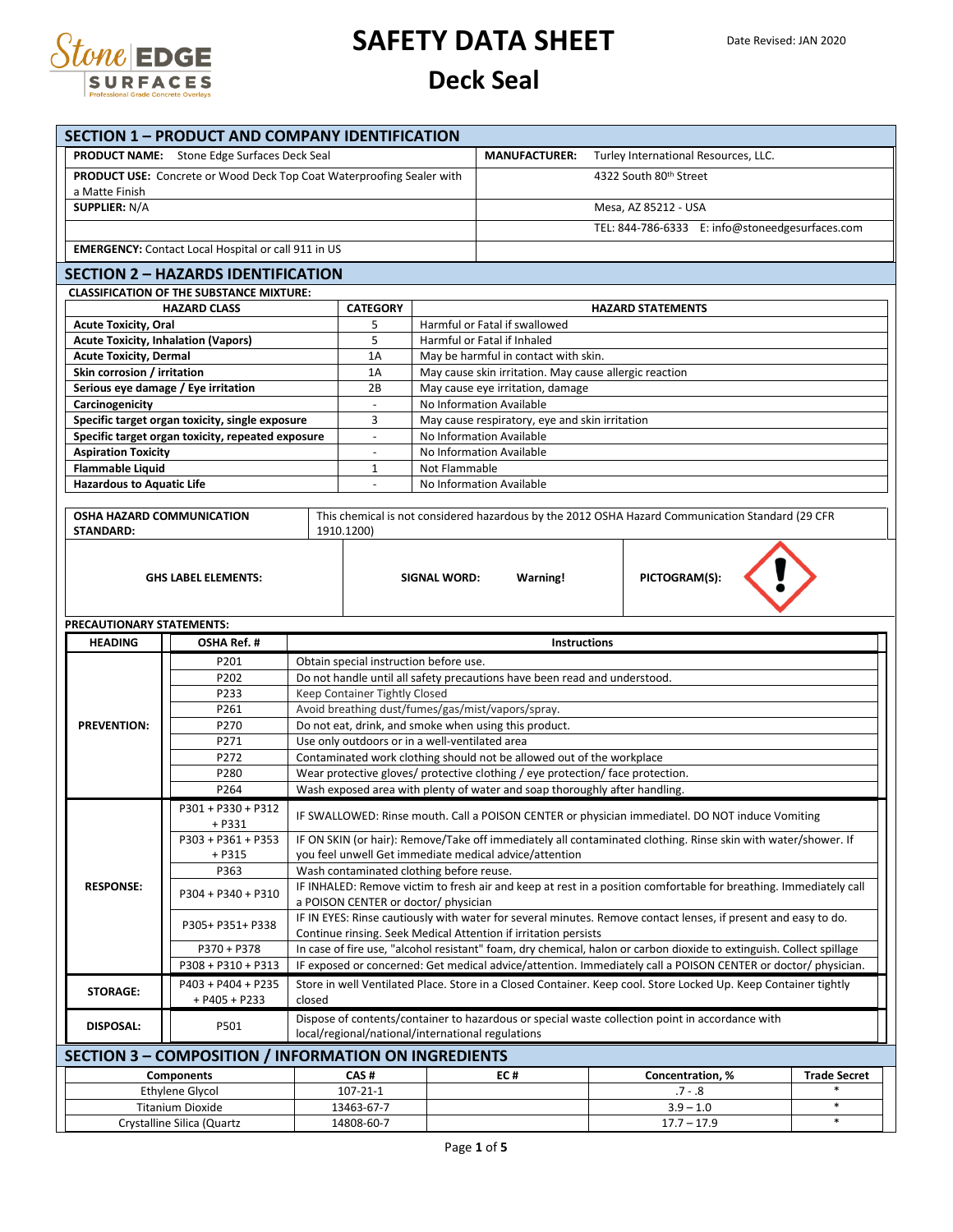

| Non-Hazardous Ingredient(s)                                                                                          |                                                                                                                                                                                                                                                                                                                                                                                                              |                |                                                                                                                                                                                                                                                                                                                                                                                                                                                                                                                                                                                                                                                                                                                                                                                                                |                                                                                                                                                                                                                                                                                               |                                                                                                                                                                                                                                                                                                                                             |  | Remainder                                                                                         | $\ast$ |  |  |  |
|----------------------------------------------------------------------------------------------------------------------|--------------------------------------------------------------------------------------------------------------------------------------------------------------------------------------------------------------------------------------------------------------------------------------------------------------------------------------------------------------------------------------------------------------|----------------|----------------------------------------------------------------------------------------------------------------------------------------------------------------------------------------------------------------------------------------------------------------------------------------------------------------------------------------------------------------------------------------------------------------------------------------------------------------------------------------------------------------------------------------------------------------------------------------------------------------------------------------------------------------------------------------------------------------------------------------------------------------------------------------------------------------|-----------------------------------------------------------------------------------------------------------------------------------------------------------------------------------------------------------------------------------------------------------------------------------------------|---------------------------------------------------------------------------------------------------------------------------------------------------------------------------------------------------------------------------------------------------------------------------------------------------------------------------------------------|--|---------------------------------------------------------------------------------------------------|--------|--|--|--|
|                                                                                                                      | *The exact percentage (concentration) of composition has been withheld as a trade secret                                                                                                                                                                                                                                                                                                                     |                |                                                                                                                                                                                                                                                                                                                                                                                                                                                                                                                                                                                                                                                                                                                                                                                                                |                                                                                                                                                                                                                                                                                               |                                                                                                                                                                                                                                                                                                                                             |  |                                                                                                   |        |  |  |  |
|                                                                                                                      |                                                                                                                                                                                                                                                                                                                                                                                                              |                |                                                                                                                                                                                                                                                                                                                                                                                                                                                                                                                                                                                                                                                                                                                                                                                                                |                                                                                                                                                                                                                                                                                               |                                                                                                                                                                                                                                                                                                                                             |  |                                                                                                   |        |  |  |  |
| <b>SECTION 4 – FIRST AID MEASURES</b>                                                                                |                                                                                                                                                                                                                                                                                                                                                                                                              |                |                                                                                                                                                                                                                                                                                                                                                                                                                                                                                                                                                                                                                                                                                                                                                                                                                |                                                                                                                                                                                                                                                                                               |                                                                                                                                                                                                                                                                                                                                             |  |                                                                                                   |        |  |  |  |
| <b>EMERGENCY INFORMATION:</b><br>Section 8.<br>information, see Safety Data Sheet                                    | Stone Edge Surfaces Pro Seal Supreme is a milky white liquid.<br>Move person out of the dangerous area. Consult a physician.<br>Provide this Safety Data Sheet to the doctor in attendance. Use<br>exposure controls or personal protection methods described in<br>Symptoms: Eye, Skin and respiratory Irritation.<br>Note to Physician: Treat symptomatically. For additional                              |                | EYES: Immediately flush eye thoroughly with water. Remove contacts if easy to do. Continue<br>flushing eye for at least 15 minutes, including under lids. If eye irritation persists: Get medical<br>advice/attention.<br>SKIN: Wash off with soap and plenty of water. If skin irritation occurs: Get medical advice or<br>attention.<br><b>INHALATION:</b> Remove person to fresh air. If breathing is difficult, administer oxygen. If not<br>breathing, give artificial respiration. Seek medical help if coughing and other symptoms do<br>not subside. Inhalation of large amounts require immediate medical attention.<br>INGESTION: Do not induce vomiting. If conscious, have victim drink plenty of water and call<br>a physician immediately. Never give anything by mouth to an unconscious person |                                                                                                                                                                                                                                                                                               |                                                                                                                                                                                                                                                                                                                                             |  |                                                                                                   |        |  |  |  |
| <b>SECTION 5 - FIREFIGHTING MEASURES</b>                                                                             |                                                                                                                                                                                                                                                                                                                                                                                                              |                |                                                                                                                                                                                                                                                                                                                                                                                                                                                                                                                                                                                                                                                                                                                                                                                                                |                                                                                                                                                                                                                                                                                               |                                                                                                                                                                                                                                                                                                                                             |  |                                                                                                   |        |  |  |  |
| SUITABLE EXTINGUISHING MEDIA:                                                                                        |                                                                                                                                                                                                                                                                                                                                                                                                              |                |                                                                                                                                                                                                                                                                                                                                                                                                                                                                                                                                                                                                                                                                                                                                                                                                                | dioxide for surrounding fire                                                                                                                                                                                                                                                                  | Product is not combustible. Use water spray (fog), alcohol-resistant foam, dry chemical, or carbon                                                                                                                                                                                                                                          |  |                                                                                                   |        |  |  |  |
| <b>UNSUITABLE EXTINGUISHING MEDIA:</b>                                                                               |                                                                                                                                                                                                                                                                                                                                                                                                              |                | Not applicable                                                                                                                                                                                                                                                                                                                                                                                                                                                                                                                                                                                                                                                                                                                                                                                                 |                                                                                                                                                                                                                                                                                               |                                                                                                                                                                                                                                                                                                                                             |  |                                                                                                   |        |  |  |  |
|                                                                                                                      | SPECIFIC HAZARDS ARISING FROM THE CHEMICAL:                                                                                                                                                                                                                                                                                                                                                                  |                | None known                                                                                                                                                                                                                                                                                                                                                                                                                                                                                                                                                                                                                                                                                                                                                                                                     |                                                                                                                                                                                                                                                                                               |                                                                                                                                                                                                                                                                                                                                             |  |                                                                                                   |        |  |  |  |
| <b>HAZARDUS COMBUSTION PRODUCTS:</b>                                                                                 |                                                                                                                                                                                                                                                                                                                                                                                                              |                |                                                                                                                                                                                                                                                                                                                                                                                                                                                                                                                                                                                                                                                                                                                                                                                                                | Carbon Dioxide, Carbon Monoxide                                                                                                                                                                                                                                                               |                                                                                                                                                                                                                                                                                                                                             |  |                                                                                                   |        |  |  |  |
| SPECIAL PROTECTIVE EQUIPMENT AND<br>PRECAUTIONS FOR FIRE-FIGHTERS:                                                   |                                                                                                                                                                                                                                                                                                                                                                                                              |                |                                                                                                                                                                                                                                                                                                                                                                                                                                                                                                                                                                                                                                                                                                                                                                                                                | pressure caused by heat.                                                                                                                                                                                                                                                                      | Wear self-contained breathing apparatus and protective suit. Closed containers may explode due to                                                                                                                                                                                                                                           |  |                                                                                                   |        |  |  |  |
| <b>SECTION 6 - ACCIDENTAL RELEASE MEASURES</b>                                                                       |                                                                                                                                                                                                                                                                                                                                                                                                              |                |                                                                                                                                                                                                                                                                                                                                                                                                                                                                                                                                                                                                                                                                                                                                                                                                                |                                                                                                                                                                                                                                                                                               |                                                                                                                                                                                                                                                                                                                                             |  |                                                                                                   |        |  |  |  |
| <b>EMERGENCY PROCEDURES:</b>                                                                                         |                                                                                                                                                                                                                                                                                                                                                                                                              |                |                                                                                                                                                                                                                                                                                                                                                                                                                                                                                                                                                                                                                                                                                                                                                                                                                |                                                                                                                                                                                                                                                                                               | Keep unnecessary and unprotected personnel from entering spill area. Do not touch or walk through spilled                                                                                                                                                                                                                                   |  |                                                                                                   |        |  |  |  |
| <b>PROTECTIVE EQUIPMENT:</b>                                                                                         |                                                                                                                                                                                                                                                                                                                                                                                                              | material.      |                                                                                                                                                                                                                                                                                                                                                                                                                                                                                                                                                                                                                                                                                                                                                                                                                |                                                                                                                                                                                                                                                                                               | In case of spill wear appropriate personal protective equipment during any cleanup and response activities. Avoid                                                                                                                                                                                                                           |  |                                                                                                   |        |  |  |  |
|                                                                                                                      |                                                                                                                                                                                                                                                                                                                                                                                                              |                | skin contact and inhalation.                                                                                                                                                                                                                                                                                                                                                                                                                                                                                                                                                                                                                                                                                                                                                                                   |                                                                                                                                                                                                                                                                                               | Prevent further leakage or spillage if safe to do so. Dike and contain spill with inert absorbent materials, (e.g. sand,                                                                                                                                                                                                                    |  |                                                                                                   |        |  |  |  |
|                                                                                                                      | <b>PROPER METHODS OF CONTAINMENT:</b>                                                                                                                                                                                                                                                                                                                                                                        |                |                                                                                                                                                                                                                                                                                                                                                                                                                                                                                                                                                                                                                                                                                                                                                                                                                |                                                                                                                                                                                                                                                                                               | earth, diatomaceous earth, vermiculite) and place in container for disposal according to local / national regulations<br>(see Section 13. Dispose according to local regulations for hazardous waste.                                                                                                                                       |  |                                                                                                   |        |  |  |  |
| <b>CLEANUP:</b>                                                                                                      |                                                                                                                                                                                                                                                                                                                                                                                                              |                |                                                                                                                                                                                                                                                                                                                                                                                                                                                                                                                                                                                                                                                                                                                                                                                                                |                                                                                                                                                                                                                                                                                               | Pick up and transfer to properly labeled containers                                                                                                                                                                                                                                                                                         |  |                                                                                                   |        |  |  |  |
| <b>ENVIRONMENTAL PRECAUTIONS:</b>                                                                                    |                                                                                                                                                                                                                                                                                                                                                                                                              |                |                                                                                                                                                                                                                                                                                                                                                                                                                                                                                                                                                                                                                                                                                                                                                                                                                | Prevent from entering into soil, ditches, sewers, waterways and/or groundwater, basements or confined areas. Large<br>spills in waterways may be hazardous. Inform the relevant authorities if the product has accessed waterways or<br>other natural areas. See Section 12 for more details. |                                                                                                                                                                                                                                                                                                                                             |  |                                                                                                   |        |  |  |  |
| <b>SECTION 7 - HANDLING AND STORAGE</b>                                                                              |                                                                                                                                                                                                                                                                                                                                                                                                              |                |                                                                                                                                                                                                                                                                                                                                                                                                                                                                                                                                                                                                                                                                                                                                                                                                                |                                                                                                                                                                                                                                                                                               |                                                                                                                                                                                                                                                                                                                                             |  |                                                                                                   |        |  |  |  |
| <b>PRECAUTIONS FOR</b><br><b>SAFE HANDLING:</b>                                                                      |                                                                                                                                                                                                                                                                                                                                                                                                              |                |                                                                                                                                                                                                                                                                                                                                                                                                                                                                                                                                                                                                                                                                                                                                                                                                                |                                                                                                                                                                                                                                                                                               | Do not handle until all safety precautions have been read and understood. Avoid contact with skin and eyes. Avoid breathing<br>dust/fume/gas/mist/vapors/spray. Wash hands and skin thoroughly after handling. Use only outdoors or in a well-ventilated area.<br>Wear protective gloves/protective clothing/eye protection/face protection |  |                                                                                                   |        |  |  |  |
| <b>PRECAUTIONS FOR</b>                                                                                               |                                                                                                                                                                                                                                                                                                                                                                                                              |                |                                                                                                                                                                                                                                                                                                                                                                                                                                                                                                                                                                                                                                                                                                                                                                                                                |                                                                                                                                                                                                                                                                                               | Keep at a temperature not exceeding 38 Degrees C (100 Degrees F). Do not allow material to freeze. Keep container tightly closed in a                                                                                                                                                                                                       |  |                                                                                                   |        |  |  |  |
| <b>STORAGE:</b><br><b>INCOMPATIBILITIES:</b>                                                                         |                                                                                                                                                                                                                                                                                                                                                                                                              |                |                                                                                                                                                                                                                                                                                                                                                                                                                                                                                                                                                                                                                                                                                                                                                                                                                |                                                                                                                                                                                                                                                                                               | dry and well ventilated place. Containers which are opened must be carefully resealed and kept upright to prevent leakage.                                                                                                                                                                                                                  |  |                                                                                                   |        |  |  |  |
|                                                                                                                      | None Known                                                                                                                                                                                                                                                                                                                                                                                                   |                |                                                                                                                                                                                                                                                                                                                                                                                                                                                                                                                                                                                                                                                                                                                                                                                                                |                                                                                                                                                                                                                                                                                               |                                                                                                                                                                                                                                                                                                                                             |  |                                                                                                   |        |  |  |  |
| <b>SECTION 8 - PRECAUTIONS TO CONTROL EXPOSURE / PERSONAL PROTECTION</b><br>OSHA's PERMISSABLE EXPOSURE LIMITS (PEL) |                                                                                                                                                                                                                                                                                                                                                                                                              |                |                                                                                                                                                                                                                                                                                                                                                                                                                                                                                                                                                                                                                                                                                                                                                                                                                |                                                                                                                                                                                                                                                                                               |                                                                                                                                                                                                                                                                                                                                             |  |                                                                                                   |        |  |  |  |
| Ingredient                                                                                                           |                                                                                                                                                                                                                                                                                                                                                                                                              |                | CAS#                                                                                                                                                                                                                                                                                                                                                                                                                                                                                                                                                                                                                                                                                                                                                                                                           |                                                                                                                                                                                                                                                                                               | Weights                                                                                                                                                                                                                                                                                                                                     |  | <b>Exposure Limits</b>                                                                            |        |  |  |  |
| <b>Ethylene Glycol</b>                                                                                               |                                                                                                                                                                                                                                                                                                                                                                                                              | $107 - 21 - 1$ |                                                                                                                                                                                                                                                                                                                                                                                                                                                                                                                                                                                                                                                                                                                                                                                                                |                                                                                                                                                                                                                                                                                               | $.7 - .8$                                                                                                                                                                                                                                                                                                                                   |  | ACGIH C 100 MG/M <sup>3</sup><br>OSHA TLV-C 50 PPM                                                |        |  |  |  |
| <b>Titanium Dioxide</b>                                                                                              | 13463-67-7                                                                                                                                                                                                                                                                                                                                                                                                   |                |                                                                                                                                                                                                                                                                                                                                                                                                                                                                                                                                                                                                                                                                                                                                                                                                                |                                                                                                                                                                                                                                                                                               | $3.9 - 1.0$                                                                                                                                                                                                                                                                                                                                 |  | OSHA PRL - TWA10 MG/M <sup>3</sup> Total Dust<br>OSHA PEL 5 MG/M <sup>3</sup> Respirable fraction |        |  |  |  |
| Crystalline Silica (Quartz<br>14808-60-7                                                                             |                                                                                                                                                                                                                                                                                                                                                                                                              |                |                                                                                                                                                                                                                                                                                                                                                                                                                                                                                                                                                                                                                                                                                                                                                                                                                |                                                                                                                                                                                                                                                                                               | $17.7 - 17.9$                                                                                                                                                                                                                                                                                                                               |  | OSHA PEL .025 MG/M <sup>3</sup> total Dust<br>ACGIH 5 mg/m <sup>3</sup> Respirable Dust           |        |  |  |  |
| <b>ENGINEERING CONTROLS:</b>                                                                                         |                                                                                                                                                                                                                                                                                                                                                                                                              |                |                                                                                                                                                                                                                                                                                                                                                                                                                                                                                                                                                                                                                                                                                                                                                                                                                |                                                                                                                                                                                                                                                                                               | Local Exhaust preferable. General/Local ventilation acceptable.                                                                                                                                                                                                                                                                             |  |                                                                                                   |        |  |  |  |
| PERSONAL PROTECTIVE EQUIPMENT (PPE).                                                                                 |                                                                                                                                                                                                                                                                                                                                                                                                              |                |                                                                                                                                                                                                                                                                                                                                                                                                                                                                                                                                                                                                                                                                                                                                                                                                                |                                                                                                                                                                                                                                                                                               |                                                                                                                                                                                                                                                                                                                                             |  |                                                                                                   |        |  |  |  |
| <b>RESPIRATORY</b><br><b>PROTECTION:</b>                                                                             | Use respiratory protection unless adequate local exhaust ventilation is provided or exposure assessment demonstrates that exposures<br>are within recommended exposure guidelines. Where concentrations are above recommended limits or are unknown, appropriate<br>respiratory protection should be worn. Follow OSHA respirator regulations (29 CFR 1910.134) and use NIOSH/MSHA approved respirators      |                |                                                                                                                                                                                                                                                                                                                                                                                                                                                                                                                                                                                                                                                                                                                                                                                                                |                                                                                                                                                                                                                                                                                               |                                                                                                                                                                                                                                                                                                                                             |  |                                                                                                   |        |  |  |  |
| <b>EYE PROTECTION:</b>                                                                                               | Wear face shield or safety glasses with side shields or goggles                                                                                                                                                                                                                                                                                                                                              |                |                                                                                                                                                                                                                                                                                                                                                                                                                                                                                                                                                                                                                                                                                                                                                                                                                |                                                                                                                                                                                                                                                                                               |                                                                                                                                                                                                                                                                                                                                             |  |                                                                                                   |        |  |  |  |
| <b>SKIN</b><br><b>PROTECTION:</b>                                                                                    | Wear impervious protective clothing, including boots, gloves, lab coat, apron or coveralls, as appropriate, to prevent skin contact. Wear<br>chemical resistant gloves at minimum. Wash skin immediately upon contact. Wash hands at mealtime and end of shift. Handle in<br>accordance with good industrial hygiene and safety practice. Wash hands before and after breaks and at the end of the work day. |                |                                                                                                                                                                                                                                                                                                                                                                                                                                                                                                                                                                                                                                                                                                                                                                                                                |                                                                                                                                                                                                                                                                                               |                                                                                                                                                                                                                                                                                                                                             |  |                                                                                                   |        |  |  |  |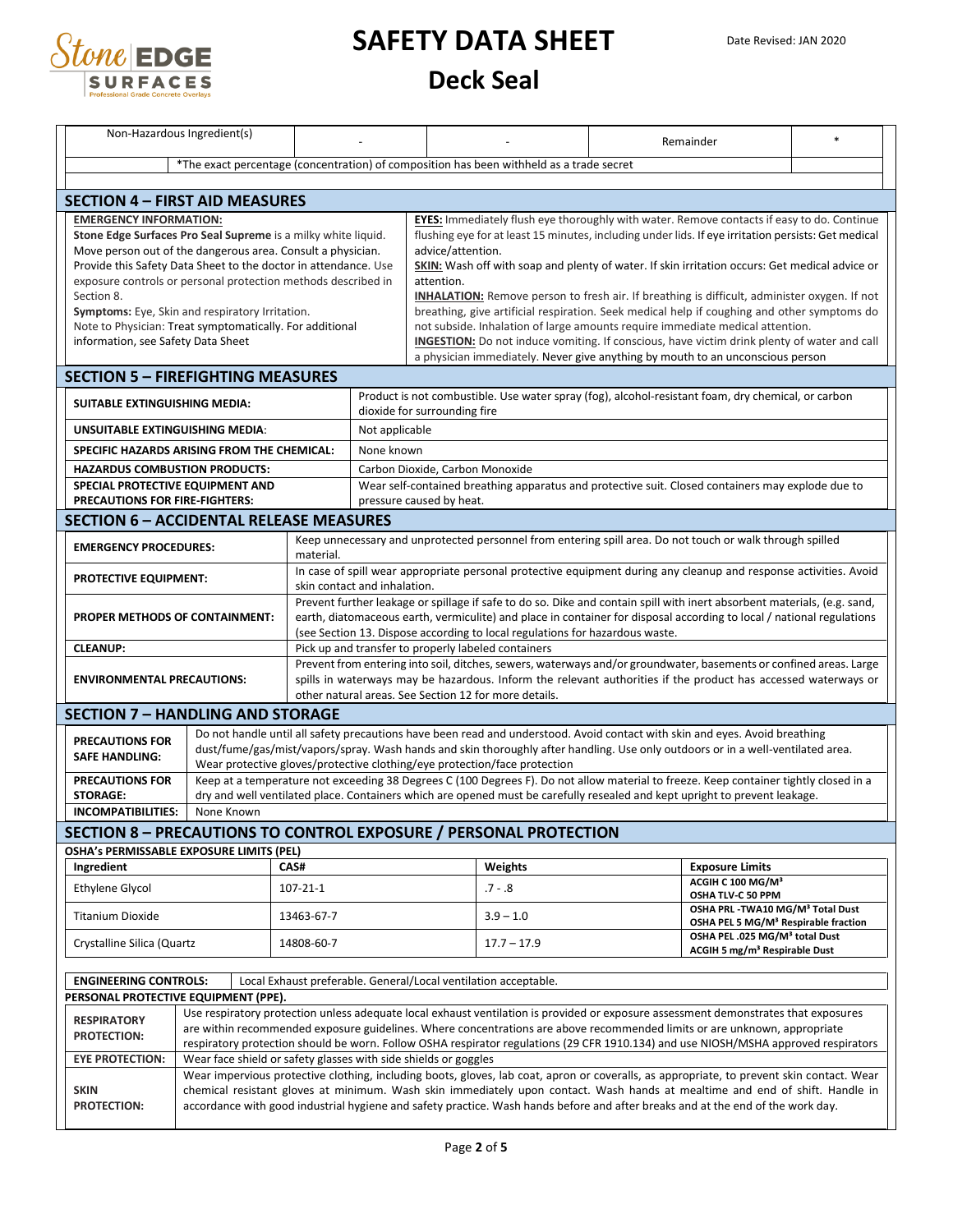

|                                                                                      | <b>SECTION 9 - PHYSICAL AND CHEMICAL PROPERTIES</b>                                                        |                                    |                                                            |                                                                        |                                      |                                                 |                                                                                                                                                                                                                                                                                                                        |
|--------------------------------------------------------------------------------------|------------------------------------------------------------------------------------------------------------|------------------------------------|------------------------------------------------------------|------------------------------------------------------------------------|--------------------------------------|-------------------------------------------------|------------------------------------------------------------------------------------------------------------------------------------------------------------------------------------------------------------------------------------------------------------------------------------------------------------------------|
| <b>SOLIDS BY VOLUME</b>                                                              |                                                                                                            |                                    | $44.0 + 1.5%$                                              |                                                                        | <b>APPERANCE:</b>                    |                                                 | Milky White Liquid                                                                                                                                                                                                                                                                                                     |
|                                                                                      | <b>ODOR &amp; ODOR THRESHOLD:</b><br>Mild Slight Glue Smell                                                |                                    |                                                            |                                                                        | <b>FLASH POINT:</b>                  |                                                 | 100 Deg. C (212 Deg. F)                                                                                                                                                                                                                                                                                                |
| <b>BOILING POINT:</b>                                                                | 100 Deg. C (212 Deg. F)                                                                                    |                                    |                                                            |                                                                        | <b>MELTING POINT/Freezing Point:</b> |                                                 | Melting N/A / Freezing 32 Deg. F                                                                                                                                                                                                                                                                                       |
|                                                                                      | Slower than Ether<br><b>EVAPORATION RATE:</b>                                                              |                                    |                                                            |                                                                        | <b>FLAMMABILITY (SOLID/GAS)</b>      |                                                 | Not Relevant                                                                                                                                                                                                                                                                                                           |
| <b>VAPOR PRESSURE:</b>                                                               | Not Available                                                                                              |                                    |                                                            |                                                                        | pH (IN WATER): (ASTM D 1293-95)      |                                                 | Not Relevant                                                                                                                                                                                                                                                                                                           |
| <b>VAPOR DENSITY:</b>                                                                |                                                                                                            |                                    | Heavier Than Air                                           |                                                                        | <b>SOLUBILITY IN WATER:</b>          |                                                 | Soluble in Water                                                                                                                                                                                                                                                                                                       |
|                                                                                      |                                                                                                            |                                    |                                                            |                                                                        |                                      |                                                 | Not Flammable                                                                                                                                                                                                                                                                                                          |
|                                                                                      | <b>RELATIVE DENSITY</b><br>1.017 @ 70 Degrees F                                                            |                                    |                                                            |                                                                        | <b>UPPER/LOWER FLAMMABILITY</b>      |                                                 |                                                                                                                                                                                                                                                                                                                        |
|                                                                                      | PARTITION COEFFICIENT: n-octano/wtr.<br>Not Available                                                      |                                    |                                                            |                                                                        | <b>AUTO IGNITION TEMPERATURE</b>     |                                                 | Not Available                                                                                                                                                                                                                                                                                                          |
| <b>WEIGHT/GALLON</b>                                                                 |                                                                                                            |                                    | 10.85 - 11.05 lb/gal 1306-1330 g/l                         |                                                                        | <b>SPECIFIC GRAVITY</b>              |                                                 | $1.303 - 1.327$                                                                                                                                                                                                                                                                                                        |
|                                                                                      | <b>VOLATILE ORGANIC COMPOUNDS (VOC</b><br><b>THEORETICAL-AS PACKAGED</b>                                   |                                    | 45.5 gl/l Less Water and Federally<br><b>Exempt Solids</b> |                                                                        |                                      |                                                 |                                                                                                                                                                                                                                                                                                                        |
|                                                                                      | <b>SECTION 10 - STABILITY AND REACTIVITY</b>                                                               |                                    |                                                            |                                                                        |                                      |                                                 |                                                                                                                                                                                                                                                                                                                        |
| <b>CHEMICAL STABILITY:</b>                                                           |                                                                                                            | Stable                             |                                                            |                                                                        |                                      |                                                 |                                                                                                                                                                                                                                                                                                                        |
|                                                                                      |                                                                                                            |                                    | Hazardous Polymerization:                                  |                                                                        |                                      |                                                 | Will not occur under normal conditions of storage and use                                                                                                                                                                                                                                                              |
| <b>CHEMICAL REACTIVITY:</b>                                                          |                                                                                                            |                                    | Corrosion to Metals:                                       |                                                                        |                                      | No Data Available                               |                                                                                                                                                                                                                                                                                                                        |
|                                                                                      |                                                                                                            |                                    | <b>Oxidizing Properties:</b>                               |                                                                        |                                      | No Data Available                               |                                                                                                                                                                                                                                                                                                                        |
|                                                                                      |                                                                                                            |                                    |                                                            |                                                                        |                                      |                                                 |                                                                                                                                                                                                                                                                                                                        |
| <b>CONDITIONS TO AVOID:</b>                                                          |                                                                                                            | None Known                         |                                                            |                                                                        |                                      |                                                 |                                                                                                                                                                                                                                                                                                                        |
| <b>INCOMPATIBILITY:</b>                                                              |                                                                                                            | None Known                         |                                                            |                                                                        |                                      |                                                 |                                                                                                                                                                                                                                                                                                                        |
|                                                                                      |                                                                                                            |                                    |                                                            |                                                                        |                                      |                                                 |                                                                                                                                                                                                                                                                                                                        |
|                                                                                      | <b>HAZARDOUS DECOMPOSITION:</b><br><b>SECTION 11 - TOXOCOLOGY INFORMATION</b>                              |                                    |                                                            | By Fire: Carbon Dioxide, Carbon Monoxide                               |                                      |                                                 |                                                                                                                                                                                                                                                                                                                        |
|                                                                                      | thought to occur during the use of products in which titanium is bound to other materials, such as paint." |                                    |                                                            |                                                                        |                                      |                                                 | IARC's Monograph No. 93 reports there is sufficient evidence of carcinogenicity in experimental rats exposed to titanium dioxide but inadequate evidence<br>for carcinogenicity in humans and has assigned a Group 2B rating. In addition, the IARC summary concludes, "No significant exposure to titanium dioxide is |
| <b>TOXICOLOGY DATA</b>                                                               | Crystalline Silica classified Group 2 by IARC                                                              |                                    |                                                            |                                                                        |                                      |                                                 |                                                                                                                                                                                                                                                                                                                        |
| CAS No.                                                                              |                                                                                                            | <b>Ingredient Name</b>             |                                                            |                                                                        |                                      |                                                 |                                                                                                                                                                                                                                                                                                                        |
| 107-21-1                                                                             |                                                                                                            | <b>Ethylene Glycol</b>             |                                                            | <b>LC50 RAT Inhalation</b><br>LC50 RAT Oral                            |                                      | 6HR                                             | $2.5 \text{ mg/l}$                                                                                                                                                                                                                                                                                                     |
| 13463-67-7                                                                           |                                                                                                            | <b>Titanium Dioxide</b>            |                                                            |                                                                        |                                      |                                                 | 2,000 mg/kg                                                                                                                                                                                                                                                                                                            |
| 14808-60-7                                                                           |                                                                                                            | <b>Crystalline Silica (Quartz)</b> |                                                            | <b>LC50 RAT Oral</b>                                                   |                                      |                                                 | 1,000 mg/kg                                                                                                                                                                                                                                                                                                            |
|                                                                                      |                                                                                                            |                                    |                                                            | <b>LC50 RAT Oral</b>                                                   |                                      |                                                 | >22,500 mg/kg                                                                                                                                                                                                                                                                                                          |
|                                                                                      | <b>LIKELY ROUTES OF EXPOSURE:</b>                                                                          |                                    |                                                            | Direct Contact with Skin, Eye and Ingestion, and Inhalation of vapors. |                                      |                                                 |                                                                                                                                                                                                                                                                                                                        |
|                                                                                      |                                                                                                            |                                    |                                                            |                                                                        |                                      |                                                 |                                                                                                                                                                                                                                                                                                                        |
|                                                                                      |                                                                                                            |                                    |                                                            |                                                                        |                                      |                                                 | Ingestion may cause nausea, vomiting and diarrhea. Exposure causes mild skin irritation. Exposure causes eye irritation. Depending on concentration of residual                                                                                                                                                        |
|                                                                                      |                                                                                                            |                                    |                                                            |                                                                        |                                      |                                                 | monomers (typically <0.1%), vapors can collect above the liquid in closed containers. These vapors may result in eye and upper respiratory tract irritation.                                                                                                                                                           |
|                                                                                      | INGESTION:                                                                                                 |                                    |                                                            | diarrhea.                                                              |                                      |                                                 |                                                                                                                                                                                                                                                                                                                        |
|                                                                                      | <b>INHALATION:</b>                                                                                         |                                    |                                                            |                                                                        |                                      |                                                 | Harmful or fatal if swallowed. Adverse symptoms may include, abdominal pain, nausea and<br>May cause respiratory tract irritation and coughing. Symptoms may include coughing,                                                                                                                                         |
|                                                                                      | <b>SKIN CORROSION</b>                                                                                      |                                    |                                                            | difficult breathing and chest pain.<br>Irritating to skin              |                                      |                                                 |                                                                                                                                                                                                                                                                                                                        |
| <b>ACUTE</b>                                                                         | <b>SKIN IRRITATION</b>                                                                                     |                                    |                                                            |                                                                        |                                      |                                                 |                                                                                                                                                                                                                                                                                                                        |
|                                                                                      | <b>IRRITATION</b>                                                                                          |                                    |                                                            |                                                                        |                                      | Irritating to eyes, respiratory system and skin |                                                                                                                                                                                                                                                                                                                        |
|                                                                                      | <b>EYE DAMAGE &amp; IRRITATION</b>                                                                         |                                    |                                                            | Irritating to eyes                                                     |                                      |                                                 |                                                                                                                                                                                                                                                                                                                        |
|                                                                                      | SPECIFIC TARGET ORGAN GENERAL TOXICITY                                                                     |                                    |                                                            |                                                                        |                                      |                                                 | This product contains components that may cause respiratory tract, eye and skin irritation                                                                                                                                                                                                                             |
|                                                                                      | <b>SINGLE EXPOSURE:</b>                                                                                    |                                    |                                                            | after single exposure.                                                 |                                      |                                                 |                                                                                                                                                                                                                                                                                                                        |
|                                                                                      | SPECIFIC TARGET ORGAN GENERAL TOXICITY                                                                     |                                    |                                                            | None known                                                             |                                      |                                                 |                                                                                                                                                                                                                                                                                                                        |
|                                                                                      | <b>REPEAT EXPOSURE:</b>                                                                                    |                                    |                                                            |                                                                        |                                      |                                                 |                                                                                                                                                                                                                                                                                                                        |
|                                                                                      | <b>ASPIRATION HAZARD:</b>                                                                                  |                                    |                                                            | No Data Available                                                      |                                      |                                                 |                                                                                                                                                                                                                                                                                                                        |
|                                                                                      | <b>Respiratory and Skin Sensitizer:</b>                                                                    |                                    | No Data Available                                          |                                                                        |                                      |                                                 |                                                                                                                                                                                                                                                                                                                        |
| <b>SYMPTOMS OF EXPOSURE:</b><br><b>TOXICITY</b><br><b>CHRONIC</b><br><b>TOXICITY</b> | <b>Generative Cell Mutagenicity</b>                                                                        |                                    | No Data Available                                          |                                                                        |                                      |                                                 |                                                                                                                                                                                                                                                                                                                        |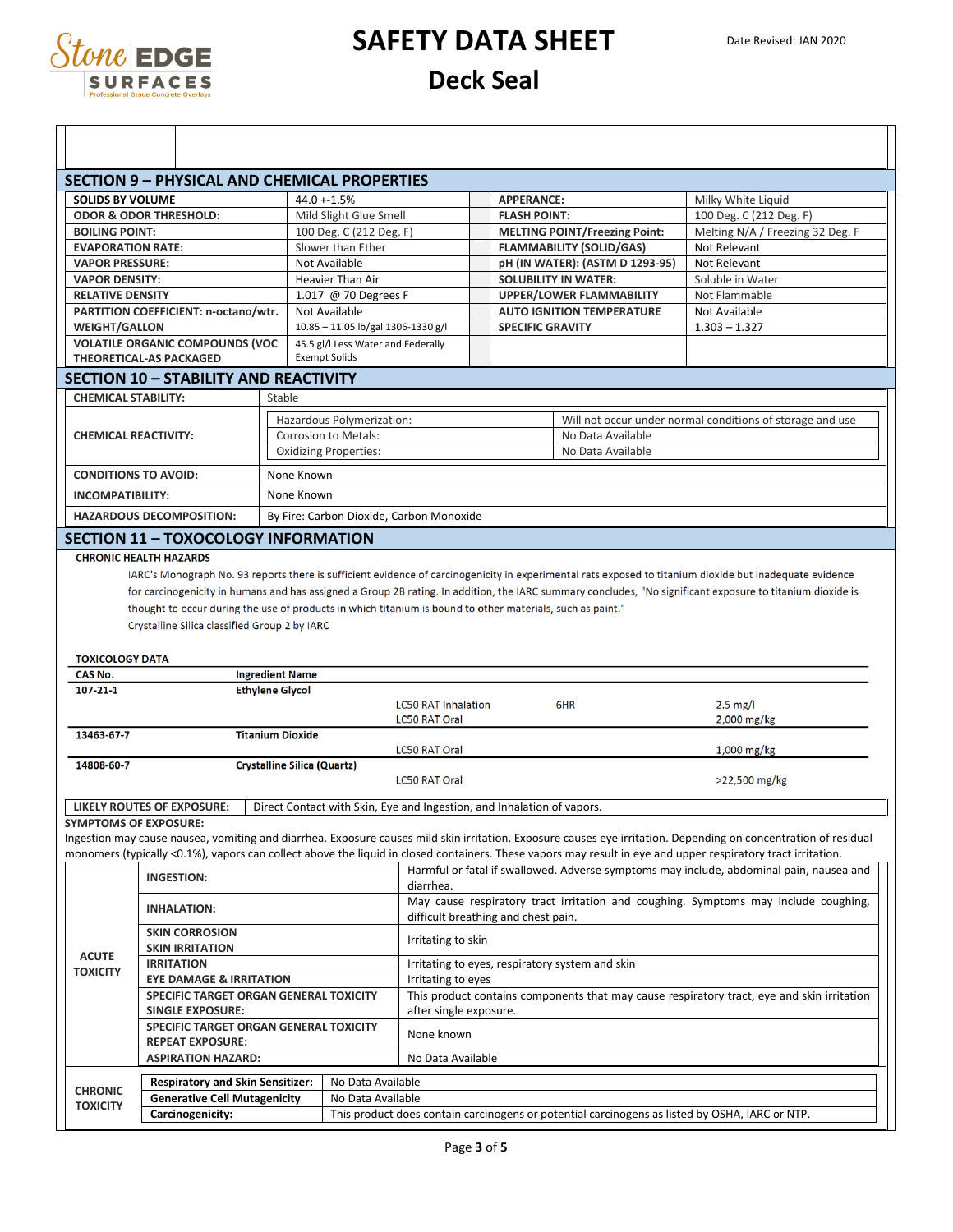

| <b>Reproductive Toxicity:</b><br><b>General Product Warning:</b>        | WARNING: This product contains chemicals known to the state of California to cause cancer and birth defects or other reproductive harm.<br>May be harmful or fatal if swallowed. |                              |                                                                                                                                                                                                                                                                                                                                                                   |          |                                                                   |                                                                                                                                                                                                                                                             |               |                                                                          |  |  |  |
|-------------------------------------------------------------------------|----------------------------------------------------------------------------------------------------------------------------------------------------------------------------------|------------------------------|-------------------------------------------------------------------------------------------------------------------------------------------------------------------------------------------------------------------------------------------------------------------------------------------------------------------------------------------------------------------|----------|-------------------------------------------------------------------|-------------------------------------------------------------------------------------------------------------------------------------------------------------------------------------------------------------------------------------------------------------|---------------|--------------------------------------------------------------------------|--|--|--|
|                                                                         |                                                                                                                                                                                  |                              |                                                                                                                                                                                                                                                                                                                                                                   |          |                                                                   |                                                                                                                                                                                                                                                             |               |                                                                          |  |  |  |
| <b>SECTIONS 12 - ECOLOGICAL INFORMATION</b>                             |                                                                                                                                                                                  |                              |                                                                                                                                                                                                                                                                                                                                                                   |          |                                                                   |                                                                                                                                                                                                                                                             |               |                                                                          |  |  |  |
| <b>ECOTOXICITY</b>                                                      |                                                                                                                                                                                  |                              | No Data Available                                                                                                                                                                                                                                                                                                                                                 |          |                                                                   |                                                                                                                                                                                                                                                             |               |                                                                          |  |  |  |
|                                                                         | PERSISTENCE AND DEGRADABILITY:<br>No Data Available                                                                                                                              |                              |                                                                                                                                                                                                                                                                                                                                                                   |          |                                                                   |                                                                                                                                                                                                                                                             |               |                                                                          |  |  |  |
| <b>BIOACCUMULATIVE POTENTIAL:</b>                                       |                                                                                                                                                                                  |                              | No Data Available                                                                                                                                                                                                                                                                                                                                                 |          |                                                                   |                                                                                                                                                                                                                                                             |               |                                                                          |  |  |  |
| <b>MOBILITY IN SOIL:</b>                                                |                                                                                                                                                                                  |                              | No Data Available                                                                                                                                                                                                                                                                                                                                                 |          |                                                                   |                                                                                                                                                                                                                                                             |               |                                                                          |  |  |  |
| <b>OTHER ADVERSE EFFECTS:</b><br>No Data Available                      |                                                                                                                                                                                  |                              |                                                                                                                                                                                                                                                                                                                                                                   |          |                                                                   |                                                                                                                                                                                                                                                             |               |                                                                          |  |  |  |
| <b>ECOTOXICITY TEST RESULTS: No Data is Available</b>                   |                                                                                                                                                                                  |                              |                                                                                                                                                                                                                                                                                                                                                                   |          |                                                                   |                                                                                                                                                                                                                                                             |               |                                                                          |  |  |  |
| <b>SECTION 13 - DISPOSAL CONSIDERATIONS</b>                             |                                                                                                                                                                                  |                              |                                                                                                                                                                                                                                                                                                                                                                   |          |                                                                   |                                                                                                                                                                                                                                                             |               |                                                                          |  |  |  |
| <b>PRODUCT DISPOSAL:</b>                                                |                                                                                                                                                                                  |                              | Under RCRA 40 CFR 261 this material is not a hazardous waste. Dispose of in accordance with all federal, state, and local<br>regulations. If uncertain of local requirements, contact the proper environmental authorities for information on waste disposal in<br>your area. Contact a licensed professional waste disposal service to dispose of this material. |          |                                                                   |                                                                                                                                                                                                                                                             |               |                                                                          |  |  |  |
| <b>CONTAINER DISPOSAL:</b>                                              |                                                                                                                                                                                  |                              |                                                                                                                                                                                                                                                                                                                                                                   |          |                                                                   | Even after emptying, container may retain residues. Containers should be completely emptied and safely stored until appropriately<br>reconditioned or dispose of (contents/container) in accordance with local/regional/national/international regulations. |               |                                                                          |  |  |  |
| <b>SECTION 14 - TRANSPORTATION CONSIDERATIONS</b>                       |                                                                                                                                                                                  |                              |                                                                                                                                                                                                                                                                                                                                                                   |          |                                                                   |                                                                                                                                                                                                                                                             |               |                                                                          |  |  |  |
| Land transport, U.S. DOT:                                               |                                                                                                                                                                                  | Not Regulated                |                                                                                                                                                                                                                                                                                                                                                                   |          | <b>IMO</b>                                                        |                                                                                                                                                                                                                                                             | Not Regulated |                                                                          |  |  |  |
| Sea transport, IMDG                                                     |                                                                                                                                                                                  | Not Regulated                |                                                                                                                                                                                                                                                                                                                                                                   |          | Canada (TDG)                                                      |                                                                                                                                                                                                                                                             | Not Regulated |                                                                          |  |  |  |
| Air transport, IATA/ICAO:                                               |                                                                                                                                                                                  | Not Regulated                |                                                                                                                                                                                                                                                                                                                                                                   |          |                                                                   |                                                                                                                                                                                                                                                             |               |                                                                          |  |  |  |
|                                                                         |                                                                                                                                                                                  |                              |                                                                                                                                                                                                                                                                                                                                                                   |          |                                                                   |                                                                                                                                                                                                                                                             |               |                                                                          |  |  |  |
|                                                                         |                                                                                                                                                                                  |                              |                                                                                                                                                                                                                                                                                                                                                                   |          |                                                                   | SECTION 15 - REGULATORY INFORMATION (Non-Mandatory Section as per OSHA: Not a Complete List)                                                                                                                                                                |               |                                                                          |  |  |  |
| <b>INTERNATIONAL INVENTORIES</b>                                        |                                                                                                                                                                                  |                              |                                                                                                                                                                                                                                                                                                                                                                   |          |                                                                   |                                                                                                                                                                                                                                                             |               |                                                                          |  |  |  |
| <b>TSCA</b>                                                             |                                                                                                                                                                                  |                              |                                                                                                                                                                                                                                                                                                                                                                   |          | United States Toxic Substances Control Act Section 8(b) Inventory | the TSCA Inventory                                                                                                                                                                                                                                          |               | All Chemicals in this product are listed, or are exempt from listing, on |  |  |  |
| <b>DSL/NDSL</b>                                                         |                                                                                                                                                                                  |                              |                                                                                                                                                                                                                                                                                                                                                                   |          | Canadian Domestic Substances List/Non-Domestic Substances List    | Unknown if complies                                                                                                                                                                                                                                         |               |                                                                          |  |  |  |
| <b>EINECS/ELINCS</b>                                                    |                                                                                                                                                                                  |                              |                                                                                                                                                                                                                                                                                                                                                                   |          | European Inventory of Existing Chemical Substances/European List  | Unknown if complies                                                                                                                                                                                                                                         |               |                                                                          |  |  |  |
|                                                                         |                                                                                                                                                                                  |                              | of Notified Chemical Substances                                                                                                                                                                                                                                                                                                                                   |          |                                                                   |                                                                                                                                                                                                                                                             |               |                                                                          |  |  |  |
| <b>ENCS</b>                                                             |                                                                                                                                                                                  |                              | Japan Existing and New Chemical Substances                                                                                                                                                                                                                                                                                                                        |          |                                                                   | Unknown if complies                                                                                                                                                                                                                                         |               |                                                                          |  |  |  |
| <b>IECSC</b>                                                            |                                                                                                                                                                                  |                              | China Inventory of Existing Chemical Substances                                                                                                                                                                                                                                                                                                                   |          |                                                                   | Unknown if complies                                                                                                                                                                                                                                         |               |                                                                          |  |  |  |
| <b>KECL</b>                                                             |                                                                                                                                                                                  |                              | Korean Existing and Evaluated Chemical Substances                                                                                                                                                                                                                                                                                                                 |          |                                                                   | Unknown if complies                                                                                                                                                                                                                                         |               |                                                                          |  |  |  |
| <b>PICCS</b>                                                            |                                                                                                                                                                                  |                              | Philippines Inventory of Chemicals and Chemical Substances                                                                                                                                                                                                                                                                                                        |          |                                                                   | Unknown if complies<br>Unknown if complies                                                                                                                                                                                                                  |               |                                                                          |  |  |  |
| <b>AICS</b>                                                             |                                                                                                                                                                                  |                              | Australian Inventory of Chemical Substances                                                                                                                                                                                                                                                                                                                       |          |                                                                   |                                                                                                                                                                                                                                                             |               |                                                                          |  |  |  |
|                                                                         |                                                                                                                                                                                  |                              |                                                                                                                                                                                                                                                                                                                                                                   |          |                                                                   | Section 313 of Title III of the Superfund Amendments and Reauthorization Act of 1986 (SARA). This product does contain a chemical which                                                                                                                     |               |                                                                          |  |  |  |
|                                                                         |                                                                                                                                                                                  |                              |                                                                                                                                                                                                                                                                                                                                                                   |          |                                                                   | is subject to the reporting requirements of the Act and Title 40 of the Code of Federal Regulations, Part 372                                                                                                                                               |               |                                                                          |  |  |  |
| <b>SARA 313</b>                                                         |                                                                                                                                                                                  |                              | SARA 313 (40 CFR 372.65C)<br>CAS No.                                                                                                                                                                                                                                                                                                                              |          |                                                                   | CHEMICAL/COMPOUND                                                                                                                                                                                                                                           |               | % by WT                                                                  |  |  |  |
|                                                                         |                                                                                                                                                                                  | <b>SUPPLIER NOTIFICATION</b> | $107 - 21 - 1$                                                                                                                                                                                                                                                                                                                                                    |          |                                                                   | <b>Ethylene Glycol</b>                                                                                                                                                                                                                                      |               | .74%                                                                     |  |  |  |
|                                                                         |                                                                                                                                                                                  | CHEMICAL/COMPOUND            |                                                                                                                                                                                                                                                                                                                                                                   |          |                                                                   |                                                                                                                                                                                                                                                             |               |                                                                          |  |  |  |
|                                                                         |                                                                                                                                                                                  | Acute health hazard          |                                                                                                                                                                                                                                                                                                                                                                   |          |                                                                   | Yes                                                                                                                                                                                                                                                         |               |                                                                          |  |  |  |
| <b>SARA 311/312</b>                                                     |                                                                                                                                                                                  | Chronic Health Hazard        |                                                                                                                                                                                                                                                                                                                                                                   |          |                                                                   | Yes                                                                                                                                                                                                                                                         |               |                                                                          |  |  |  |
| Hazard                                                                  | Fire hazard                                                                                                                                                                      |                              |                                                                                                                                                                                                                                                                                                                                                                   |          |                                                                   | No                                                                                                                                                                                                                                                          |               |                                                                          |  |  |  |
| <b>Categories</b>                                                       |                                                                                                                                                                                  |                              | Sudden release of pressure hazard                                                                                                                                                                                                                                                                                                                                 |          |                                                                   | No                                                                                                                                                                                                                                                          |               |                                                                          |  |  |  |
|                                                                         |                                                                                                                                                                                  | <b>Reactive Hazard</b>       |                                                                                                                                                                                                                                                                                                                                                                   |          |                                                                   | <b>No</b>                                                                                                                                                                                                                                                   |               |                                                                          |  |  |  |
| <b>US STATE REGULATIONS (If Known)</b>                                  |                                                                                                                                                                                  |                              |                                                                                                                                                                                                                                                                                                                                                                   |          |                                                                   |                                                                                                                                                                                                                                                             |               |                                                                          |  |  |  |
| <b>STATE</b>                                                            |                                                                                                                                                                                  |                              | <b>INFORMATION</b>                                                                                                                                                                                                                                                                                                                                                |          |                                                                   |                                                                                                                                                                                                                                                             |               |                                                                          |  |  |  |
| CA Proposition 65                                                       |                                                                                                                                                                                  |                              | This product contains chemicals known to the state of California to cause cancer and birth defects or other reproductive<br>harm                                                                                                                                                                                                                                  |          |                                                                   |                                                                                                                                                                                                                                                             |               |                                                                          |  |  |  |
| U.S. State Right-to-Know Regulations                                    |                                                                                                                                                                                  |                              | Unknown                                                                                                                                                                                                                                                                                                                                                           |          |                                                                   |                                                                                                                                                                                                                                                             |               |                                                                          |  |  |  |
| U.S. EPA Label Information                                              |                                                                                                                                                                                  |                              | Unknown                                                                                                                                                                                                                                                                                                                                                           |          |                                                                   |                                                                                                                                                                                                                                                             |               |                                                                          |  |  |  |
|                                                                         |                                                                                                                                                                                  |                              |                                                                                                                                                                                                                                                                                                                                                                   |          |                                                                   |                                                                                                                                                                                                                                                             |               |                                                                          |  |  |  |
| <b>SECTION 16 - OTHER INFORMATION</b>                                   |                                                                                                                                                                                  |                              |                                                                                                                                                                                                                                                                                                                                                                   |          |                                                                   |                                                                                                                                                                                                                                                             |               |                                                                          |  |  |  |
| HAZARDOUS MATERIAL INFORMATION SYSTEM (HMIS)                            |                                                                                                                                                                                  |                              |                                                                                                                                                                                                                                                                                                                                                                   |          |                                                                   |                                                                                                                                                                                                                                                             |               |                                                                          |  |  |  |
| NFPA/HMIS Definitions: 0-Least, 1-Slight, 2-Moderate, 3-High, 4-Extreme |                                                                                                                                                                                  |                              |                                                                                                                                                                                                                                                                                                                                                                   |          |                                                                   |                                                                                                                                                                                                                                                             |               |                                                                          |  |  |  |
| B-Protective Equipment: Safety glasses, gloves                          |                                                                                                                                                                                  |                              |                                                                                                                                                                                                                                                                                                                                                                   |          |                                                                   |                                                                                                                                                                                                                                                             |               |                                                                          |  |  |  |
|                                                                         |                                                                                                                                                                                  |                              | <b>Health</b>                                                                                                                                                                                                                                                                                                                                                     | 1        |                                                                   |                                                                                                                                                                                                                                                             |               |                                                                          |  |  |  |
|                                                                         | <b>Flammability</b><br>$\bf{0}$                                                                                                                                                  |                              |                                                                                                                                                                                                                                                                                                                                                                   |          |                                                                   |                                                                                                                                                                                                                                                             |               |                                                                          |  |  |  |
|                                                                         |                                                                                                                                                                                  |                              | <b>Reactivity</b>                                                                                                                                                                                                                                                                                                                                                 | $\bf{0}$ |                                                                   |                                                                                                                                                                                                                                                             |               |                                                                          |  |  |  |
|                                                                         |                                                                                                                                                                                  |                              | <b>Personal Protection</b>                                                                                                                                                                                                                                                                                                                                        | В        |                                                                   |                                                                                                                                                                                                                                                             |               |                                                                          |  |  |  |